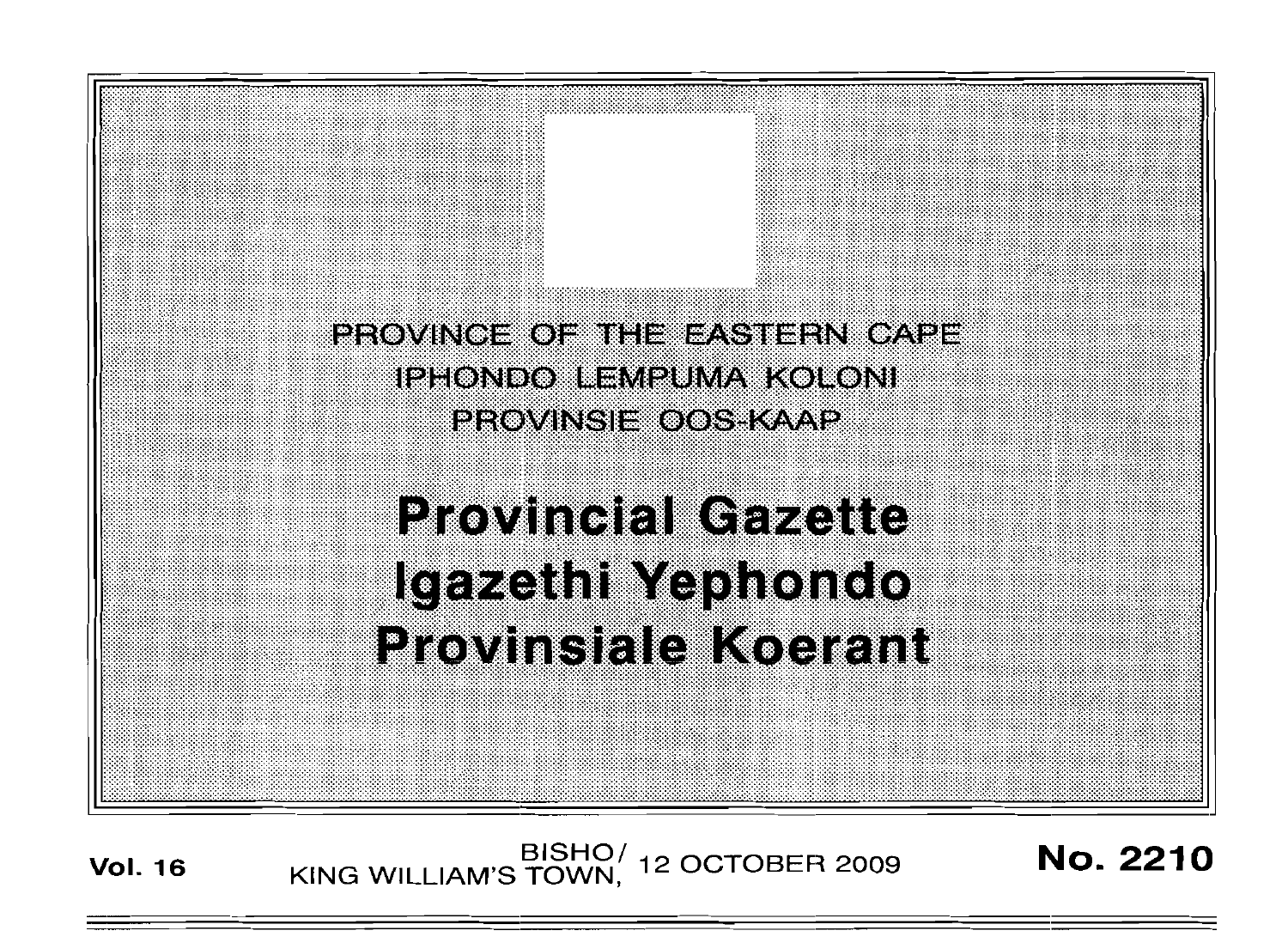|     | <b>CONTENTS</b>                                                                                                                                                                                                                                 |     |        |
|-----|-------------------------------------------------------------------------------------------------------------------------------------------------------------------------------------------------------------------------------------------------|-----|--------|
| No. |                                                                                                                                                                                                                                                 | NΩ. | Сагате |
|     | <b>GENERAL NOTICE</b>                                                                                                                                                                                                                           |     |        |
| 342 | Removal of Restrictions Act (84/1967): Nelson Mandela Bay Municipality: Removal of conditions: Erf 2132, Newton                                                                                                                                 | з   | 2210   |
|     | Wet op Opheffing van Beperkings (84/1967): Nelson Mandelabaai Munisipaliteit: Opheffing van voorwaardes:                                                                                                                                        | з   | 2210   |
|     | <b>LOCAL AUTHORITY NOTICE</b>                                                                                                                                                                                                                   |     |        |
| 119 | Municipal Act (17/1987): Buffalo City Municipality: Closing of public place: Erf 2221, and portions of Church, Sotyhifa,<br>Ekuphumleni and Mbulelo Khonongo Streets adjoining Erven 2168-2175, 2182-2188, 2200-2211, 2214-2222,<br>Eluxcolweni | з   | 2210   |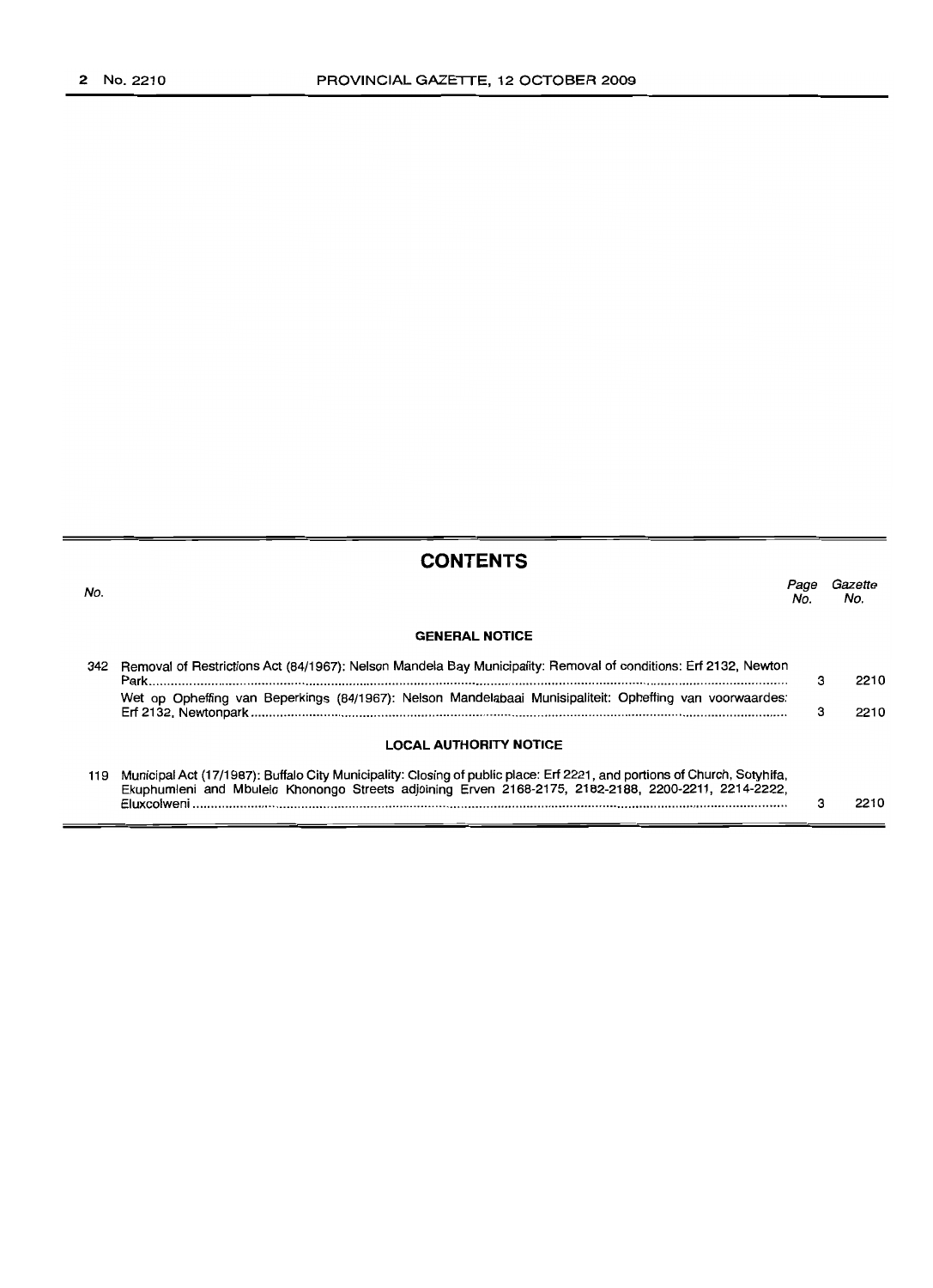#### No.2210 3

# **(3ENERAL NOTICE**

# No. 342

#### NELSON MANDELA BAY MUNICIPALITY

REMOVAL OF RESTRICTIONS ACT, 1967 (ACT 84 OF 1967)

#### ERF 2132, NEWTON PARK (22 FOURTH AVENUE) (CF17'/02132) (02130135) (LM)

Notice is given in terms of section 3 (6) ot the above Act that the underrnentioned application has been received and is open to inspection at Room 4178, Fourth Floor, Office for Housing and Local Government: Eastern Cape, Tyamzashe Building, Civic Square, Bisho, and at the office of the Nelson Mandela Bay Municipality, Second Floor, Brister House, Govan Mbeki Avenue, Port Elizabeth.

Any objections, with full reasons therefor, should be lodged in writing with the Municipal Manager, PO Box 116, Port Elizabeth, 6000, on or before 9 November 2009, quoting the above Act and the objector's erf number.

Applicant: Hemsley and Myrdal on behalf of 22 Fourth Avenue CC.

Nature of application: Removal of title conditions applicable to Erf 2132, Newton Park, to permit the property to be rezoned from Residential 1 to Business 3 purposes.

Ref: 318-6 October 2009.

### J. G. RICHARDS, Municipal Manager

#### NELSON MANDELABAAI MUNISIPALITEIT

**• •**

WET OP OPHEFFING VAN BEPERKINGS, 1967 (WET 84 VAN 1967)

#### ERF 2132, NEWTONPARK (VIERDELAAN 22) (CF17/02132) (02130135) (LM)

Kennis word gegee kragtens artikel 3 (6) van bogemelde Wet dat onderstaande aansoek ontvang is en ter insae lê by Karner 4178, Vierde Verdieping, Kantoor vir Behuising en Plaaslike Regering: Oos-Kaap, Tyamzashe-qebou, Civic Square, Bisho, en in die kantoor van die Nelson Mandelabaai Munisipaliteit, Tweede Verdieping, Brister House, Govan Mbekilaan, Port Elizabeth.

Enige besware, volledig gemotiveer, moet nie later nie as 9 November 2009 skriftelik by die Munisipale Bestuurder, Posbus 116, Port Elizabeth, 6000, ingedien word, met vermelding van bogenoemde Wet en die beswaarmaker se ertnommer.

Aansoeker: Hemsley en Myrdal namens Vierde Laan 22 BK.

Aard van aansoek: Die opheffing van die titelvoorwaardes van toepassing op Erf 2132, Newtonpark, ten einde die eiendom van Woondoeleindes 1 tot Besigheidsdoeleindes 3 te hersoneer.

Verw: 318-6 Oktober 2009.

#### J. G. RICHARDS, Munisipale Bestuurder

# **LOCAL AUTHORITY NOTICE**

## No. 119

#### BUFFALO CITY MUNICIPALITY

CLOSING OF PUBLIC PLACE ERF 2221 AND PORTIONS OF CHURCH, SOTYHIFA, EKUPHUMLENI AND MBULELO KHONONGO STREETS ADJOINING ERVEN 2168-2175, 2182-2188, 2200-2211, 2214-2222, ELUXOLWENI

Notice is hereby given in terms of section 121 (1) of the Municipal Act No. 17 of 1987, that Public Place Ert 2221 and Portions of Church, Sotyhifa, Ekuphumleni and Mbulelo Khonongo Streets adjoining Erven 2168-2175, 2182-2188, 2200-2211, 2214-2222 Eluxolweni are closed. (6/1/3-47 v1 p85).

#### A.P. MAGWENTSHU, Acting Municipal Manager

(5962)